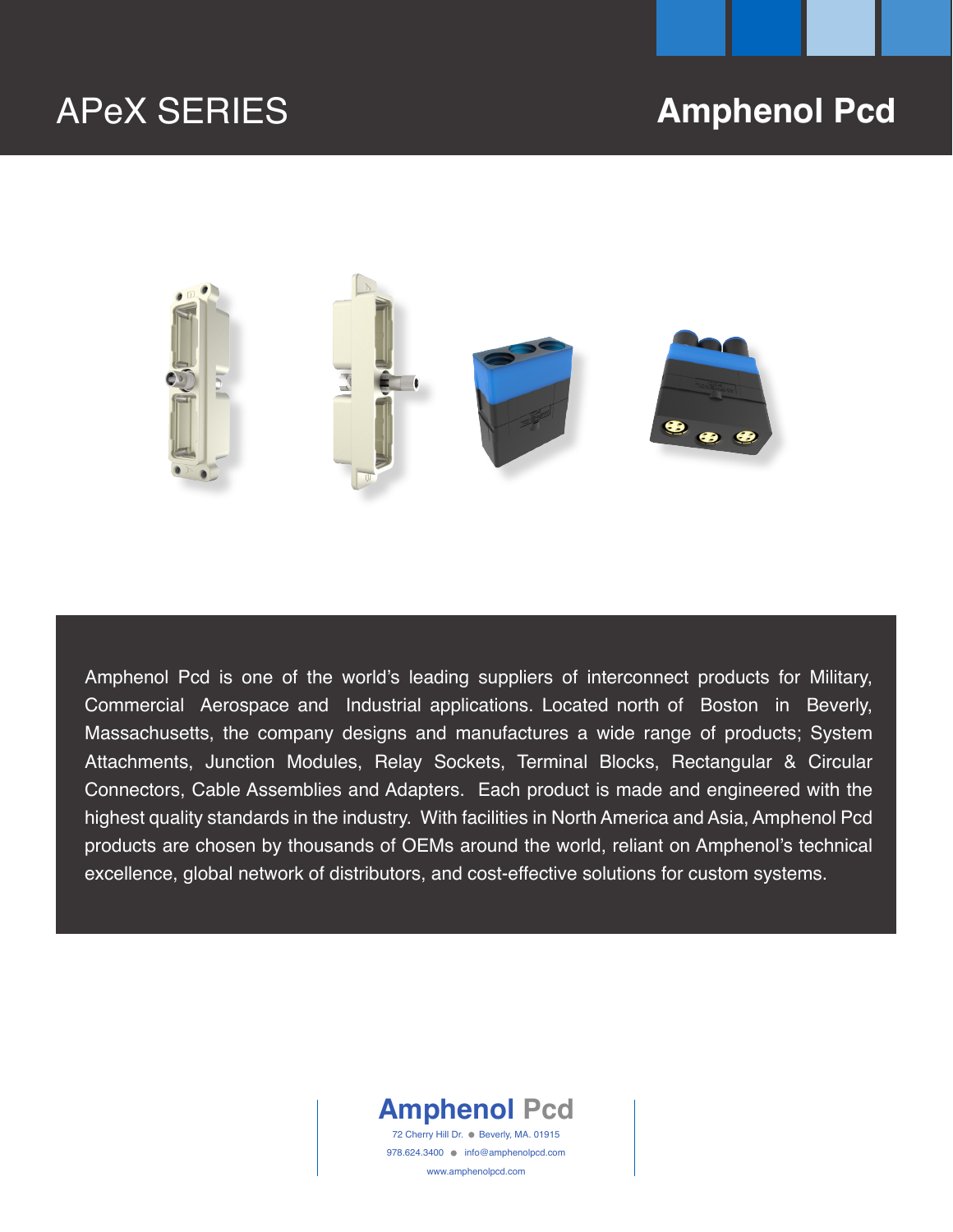# Arinc 810

## Arinc 810 Receptacle Kit

| Part<br><b>Number</b> | <b>Description</b>                                                                             | <b>Radiall Cross</b> | <b>Contacts</b> |
|-----------------------|------------------------------------------------------------------------------------------------|----------------------|-----------------|
| APX2B801C             | APeX, Receptacle, 25 pos A polarization, 6<br>pos B polarization inserts                       |                      | WC <sup>*</sup> |
| APX2B801G             | APeX, Receptacle, 25 pos A polarization, 6<br>pos B polarization inserts                       | 617 610 188          | $WC^*$          |
| APX2B801K             | APeX, Receptacle, 25 pos A polarization, 6<br>pos B polarization inserts                       |                      | LC              |
| APX2B801S1            | APeX, Receptacle, 25 pos A polarization, 6<br>pos B polarization inserts                       |                      | WC <sup>*</sup> |
| APX2B801S2            | APeX, Receptacle, Blank Insert, 6 pos B<br>polarization inserts                                | 617 610 422          | $WC *$          |
| APX2B801S2K           | APeX, Receptacle, Blank Insert, 6 pos B<br>polarization inserts                                |                      | LC              |
| APX2B801S3            | APeX, Receptacle, 25 pos insert A polarization,<br>6 pos B polarization inserts                |                      | WC *            |
| APX2B801S4            | APeX, Receptacle, 25 pos insert A polarization,<br>6 pos B polarization inserts & all contacts |                      | $WC^*$          |
| APX2B801S5            | APeX, Receptacle, 25 pos insert A polarization,<br>6 pos B polarization inserts & all contacts |                      | WC <sup>*</sup> |

### Arinc 810 Plug Kit

| Part<br><b>Number</b> | <b>Description</b>                                                                     | <b>Radiall</b><br><b>Cross</b> | <b>Contacts</b> |
|-----------------------|----------------------------------------------------------------------------------------|--------------------------------|-----------------|
| APX2A801C             | APeX, Plug, 25 pos A polarization, 6 pos B<br>polarization inserts, with strain relief |                                | $WC^*$          |
| APX2A801G             | APeX, Plug, 25 pos A polarization, 6 pos B<br>polarization inserts, with strain relief | 617 610 189                    | WC *            |
| APX2A801K             | APeX, Plug, 25 pos A polarization, 6 pos B<br>polarization inserts, with strain relief |                                | LC              |
| APX2A801S1            | APeX, Plug, 25 pos A polarization, 6 pos B<br>polarization inserts, with strain relief |                                | $WC^*$          |
| APX2A801S2            | APeX, Plug, 25 pos A polarization, 6 pos B<br>polarization inserts, with strain relief |                                | WC *            |
| APX2A801S2K           | APeX, Plug, 25 pos A polarization, 6 pos B<br>polarization inserts, with strain relief |                                | LC              |
| APX2A801S3            | APeX, Plug, 25 pos A polarization, 6 pos B<br>polarization inserts, with strain relief |                                | WC *            |
| APX2A801S4            | APeX, Plug, 25 pos A polarization, 6 pos B<br>polarization inserts, with strain relief |                                | WC *            |
| APX2A801S5            | APeX, Plug, 25 pos A polarization, 6 pos B<br>polarization inserts, with strain relief |                                | WC *            |

\*WC: Reference drawing for exact contacts included. \*WC: Reference drawing for exact number and type of included contacts.

# APeX Plugs

| Part<br><b>Number</b> | <b>Description</b>                                                            | <b>Radiall Cross</b> | <b>Mate</b> |
|-----------------------|-------------------------------------------------------------------------------|----------------------|-------------|
| APX2BL00N             | APEX, ARINC810 Plug Shell, no inserts, with<br>protective caps                | 616610613            | APX2AR00N   |
| APX2CA22N             | APEX Plug, Shell, with jack screw, no mounting<br>holes, with protective caps | EPXB2P22N            | APX2DB32N   |

### **Receptacles**

| Part<br><b>Number</b> | <b>Description</b>                                                                                           | <b>Radiall Cross</b> | <b>Mate</b> |
|-----------------------|--------------------------------------------------------------------------------------------------------------|----------------------|-------------|
| APX2AR00N             | Receptacle shell, with jack screw, with 2x size<br>Self Locking 6-32 Threaded Holes, with protective<br>cap  | 617610212            | APX2BL00N   |
| APX2AR11N             | Receptacle shell, with jack screw, with 2x size<br>0.140 Through Holes, with protective cap.                 | 617610419            | APX2BL00N   |
| APX2DB32N             | APEX Receptacle Shell, with jack screw, 4x size<br>Self Locking 6-32 Threaded Holes, with protective<br>caps |                      | APX2CA22N   |

#### **Contacts**

| Part<br><b>Number</b> | <b>Description</b>                           | <b>Radiall</b><br><b>Cross</b> | <b>APCD Mate</b> | <b>Cable Type</b>   |
|-----------------------|----------------------------------------------|--------------------------------|------------------|---------------------|
|                       |                                              | <b>PIN CONTACTS</b>            |                  |                     |
| CNP882100             | Twinax, Crimp, Pin,<br>ARINC600              | 617-165-011                    | CNS882100        | ABS0386WF24         |
| CNP882110             |                                              |                                | CNS882110        | ASNE0272TK22        |
| CNP882120             |                                              |                                | CNS882120        | ASNE0272TK24        |
| CNP882130             |                                              |                                | CNS882130        | ASNE0807WX26        |
| CNP812100             | size 12, Crimp, Pin                          | 617-250                        | CNS812100        |                     |
| CNP822100             | size 22, Crimp, Pin                          | 617-200                        | CNS822100        |                     |
| CNP831033             | size 22 pcb tail 0.186"                      |                                | CNS822100        |                     |
| CNP882200             | Quadrax, PCB Tail, Pin,<br>100 ohm, ARINC600 | 617-177-008EN                  |                  | ABS0972,<br>ABS1503 |
| <b>TBD</b>            | Quadrax, Crimp, Pin,<br>100 ohm, ARINC600    |                                |                  |                     |

#### Tools

| Part<br><b>Number</b> | <b>Description</b>  | <b>Radiall Cross</b> |  |
|-----------------------|---------------------|----------------------|--|
| APXTL0001             | Insert/Removal tool | 282-521-002          |  |

## Shell Key Specifications

| <b>Item</b>                | <b>Performance</b>                        | <b>Test Method</b> |
|----------------------------|-------------------------------------------|--------------------|
| Durability                 | 2000 mating cycles minimum                | EIA-364-09         |
| Altitude Immersion         | IR greater than 1000Mohm @ 500V, 25k feet | EIA-364-03         |
| Salt Spray                 | 96 hours                                  | EIA-364-26         |
| Shock                      | 50G, half-sine, 3 axis                    | EIA-364-27         |
| Vibration                  | 7.56G, 1000hz, 3 Axis                     | EIA-364-28         |
| Temperature Life           | 175C for 1000 hours                       | EIA-364-17         |
| <b>Temperature Cycling</b> | 100 cycles, -65C to +175C                 | EIA-364-32         |
| Humidity                   | 96 hours, 90% - 95%                       | EIA-364-31         |
| Mold Growth                | 28 days                                   | EN-2591-306        |

| Part<br><b>Number</b> | <b>Description</b>                           | <b>Radiall</b><br><b>Cross</b> | <b>APCD Mate</b>       | <b>Cable Type</b>   |
|-----------------------|----------------------------------------------|--------------------------------|------------------------|---------------------|
|                       |                                              | SOCKET CONTACTS                |                        |                     |
| CNS882100             | Twinax, Crimp, Socket,<br>ARINC600           | 617-065-011                    | CNP882100              | ABS0386WF24         |
| CNS882110             |                                              |                                | CNP882110              | ASNE0272TK22        |
| CNS882120             |                                              |                                | CNP882120              | ASNE0272TK24        |
| CNS882130             |                                              |                                | CNP882130              | ASNE0807WX26        |
| CNS812100             | size 12, Crimp, Socket                       | 617-350                        |                        |                     |
| CNS822100             | size 22, Crimp, Socket                       | 617-300                        | CNP831033<br>CNP822100 |                     |
| CNS882200             | Quadrax, Crimp, Socket,<br>100 ohm. ARINC600 | 617-075-011                    | CNP882200              | ABS0972,<br>ABS1503 |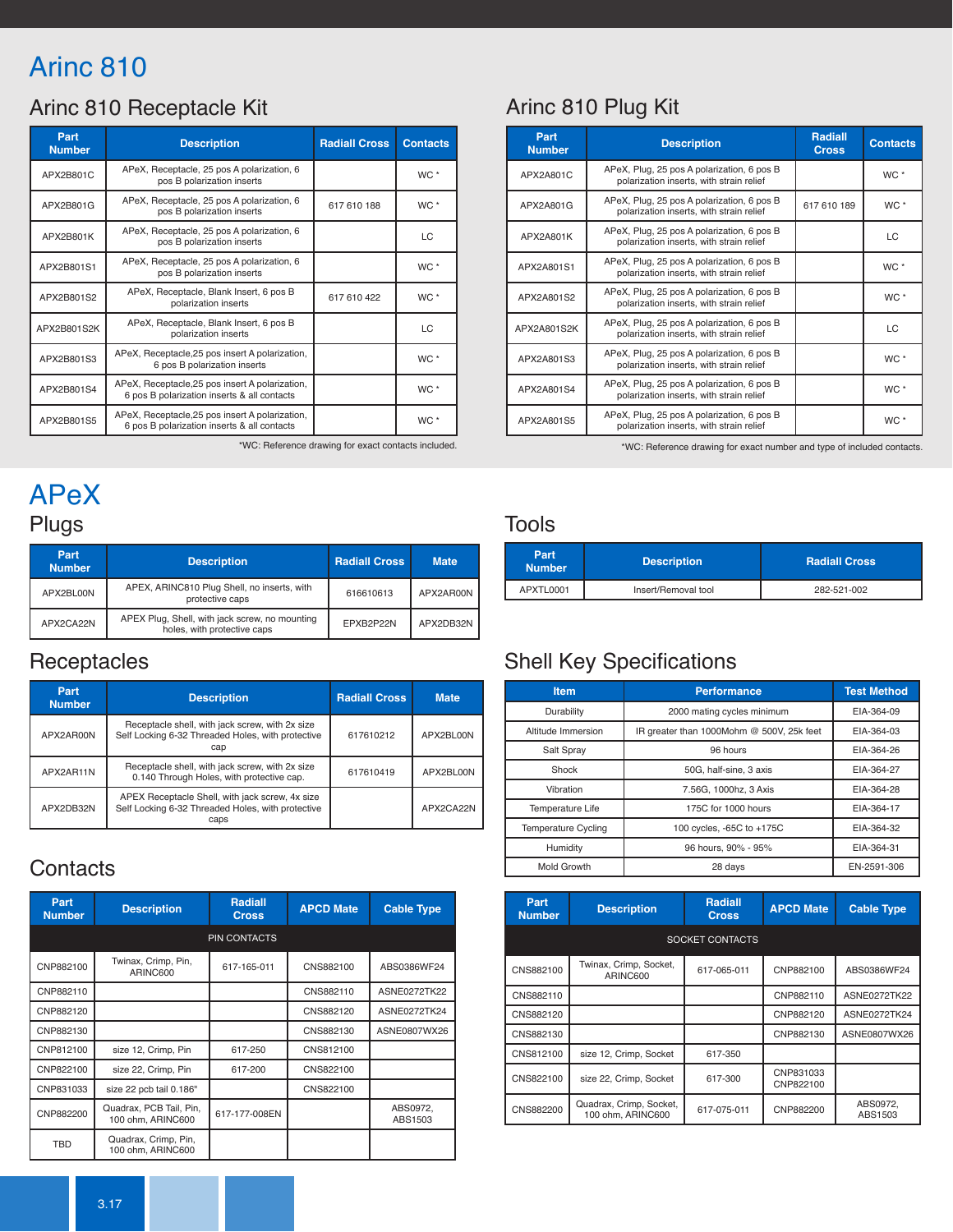# APeX Modules, Inserts

| <b>Part Number</b> | <b>Description</b>                                                       | <b>Radiall</b><br><b>Cross</b> | <b>EN4644 Cross</b> | <b>Part Number</b>     | <b>Description</b>                                                  | Radiall<br><b>Cross</b> | <b>EN4644 Cross</b> |
|--------------------|--------------------------------------------------------------------------|--------------------------------|---------------------|------------------------|---------------------------------------------------------------------|-------------------------|---------------------|
| APXIN0001          | <b>Blank</b> insert                                                      |                                |                     | APXM022SB              | 16 pos, size 20, 6 pos size 16                                      | EPXBE22                 | 22                  |
| APXM006PA          | 6 pin, size 12, polarization A, pin module                               | EPXBE06                        | 6                   | APXM028PA              | 22 pos, size 22, 6 size 16                                          | EPXBE28                 | 28                  |
| APXM006PB          | 6 pin, size 12, polarization B, pin module                               | EPXBE06                        | 6                   |                        |                                                                     |                         | 28                  |
| APXM006SA          | 6 pin, size 12, polarization A, socket module                            | EPXBE06                        | 6                   | APXM028PB              | 22 pos, size 22, 6 size 16                                          | EPXBE28                 | 28                  |
| APXM006SB          | 6 pin, size 12, polarization B, socket module,                           | EPXBE06                        | 6                   | APXM028SA              | 22 pos, size 22, 6 size 16                                          | EPXBE28                 | 28                  |
| APXM030PA          | 30 pos, size 20, A polarization, Pin Module                              | EPXBE30                        | 30                  | APXM028SB              | 22 pos, size 22, 6 size 16                                          | EPXBE28                 |                     |
| APXM030PB          | 30 pos, size 20, B polarization, Pin Module                              | EPXBE30                        | 30                  | APXM034PA              | 18 pos, size 22, 16 pos size 20                                     | EPXBE34                 | 34                  |
| APXM030SA          | 30 pos, size 20, A polarization, socket module                           | EPXBE30                        | 30                  | APXM034PB              | 18 pos, size 22, 16 pos size 20                                     | EPXBE34                 | 34                  |
| APXM030SB          | 30 pos, size 20, B polarization, socket module,<br><b>B</b> polarization | EPXBE30                        | 30                  | APXM034SA              | 18 pos, size 22, 16 pos size 20                                     | EPXBE34                 | 34                  |
| APXM25QPA          | 25 pin polar A with twinax seal, pin module                              | EPXBE25Q1                      | 25Q1                | APXM034SB              | 18 pos, size 22, 16 pos size 20                                     | EPXBE34                 | 34                  |
| APXM25QPB          | 25 pin polar A with twinax seal, pin module                              | EPXBE25Q1                      | 25Q1                | APXM040PA              | 40 pos, size 22                                                     | EPXBE40                 | 40                  |
| APXM25QSA          | 25 socket polar A with twinax seal, socket<br>module                     | EPXBE25Q1                      | 25Q1                | APXM040PB              | 40 pos, size 22                                                     | EPXBE40                 | 40                  |
| APXM25QSB          | 25 socket polar B with twinax seal, socket<br>module                     | EPXBE25Q1                      | 25Q1                | APXM040SA              | 40 pos, size 22                                                     | EPXBE40                 | 40                  |
| APXM003PA          | 3 pos, size 5 Coax, A polarization, Pin Module,                          | EPXBEC3                        | C <sub>3</sub>      | APXM040SB              | 40 pos, size 22                                                     | EPXBE40                 | 40                  |
| APXM003PB          | 3 pos, size 5 Coax, B polarization, Pin Module,                          | EPXBEC3                        | C <sub>3</sub>      |                        |                                                                     |                         | n/a                 |
| APXM003SA          | 3 pos, size 5 Coax, A polarization, Socket<br>Module                     | EPXBEC3                        | C <sub>3</sub>      | APXM048PA<br>APXM048PB | 48 pos, size 22                                                     | EPXBE48<br>EPXBE48      | n/a                 |
| APXM003SB          | 3 pos, size 5 Coax, B polarization, Socket<br>Module                     | EPXBEC3                        | C <sub>3</sub>      | APXM048SA              | 48 pos, size 22<br>48 pos, size 22                                  | EPXBE48                 | n/a                 |
| APXM03PPA          | 3 pos, size 5 Power                                                      | EPXBEP3                        | P <sub>3</sub>      |                        |                                                                     |                         | n/a                 |
| APXM03PPB          | 3 pos, size 5 Power                                                      | EPXBEP3                        | P <sub>3</sub>      |                        | APXM048SB<br>48 pos, size 22                                        |                         |                     |
| APXM03PSA          | 3 pos, size 5 Power                                                      | EPXBEP3                        | P <sub>3</sub>      | APXM10QPA              | 2 pos quadrax, 8 pos size 20                                        | EPXBE10Q2               | 10Q2                |
| APXM03PSB          | 3 pos, size 5 Power                                                      | EPXBEP3                        | P <sub>3</sub>      | APXM10QSA              | 2 pos quadrax, 8 pos size 20                                        | EPXBE10Q2               | 10Q2                |
| APXM014PA          | 14 pos, size 16                                                          | EPXBE14                        | 14                  | APXM13CPA              | 6 pos, size 20, 4 pos size 14, 2 pos size 12, 1<br>pos size 5 COAX  | EPXBE13C1               | 13C1                |
| APXM014PB          | 14 pos, size 16                                                          | EPXBE14                        | 14                  |                        | 6 pos, size 20, 4 pos size 14, 2 pos size 12, 1                     |                         | 13C1                |
| APXM014SA          | 14 pos, size 16                                                          | EPXBE14                        | 14                  | APXM13CSA              | pos size 5 COAX                                                     | EPXBE13C1               |                     |
| APXM014SB          | 14 pos, size 16                                                          | EPXBE14                        | 14                  | APXM13PPA              | 6 pos, size 20, 4 pos size 14, 2 pos size 12, 1<br>pos size 5 Power | EPXBE13P1               | 13P1                |
| APXM017PA          | 14 pos, size 20, 3 pos size 12                                           | EPXBE17                        | 17                  | APXM13PSA              | 6 pos, size 20, 4 pos size 14, 2 pos size 12, 1<br>pos size 5 Power | EPXBE13P1               | 13P1                |
| APXM017PB          | 14 pos, size 20, 3 pos size 12,                                          | EPXBE17                        | 17                  | APXM22VPA              | 6 pos, size 16, 16 pos, size 20                                     | EPXBE22V                | <b>22V</b>          |
| APXM017SA          | 14 pos, size 20, 3 pos size 12                                           | EPXBE17                        | 17                  | APXM22VSA              | 6 pos, size 16, 16 pos, size 20                                     | EPXBE22V                | <b>22V</b>          |
| APXM017SB          | 14 pos, size 20, 3 pos size 12                                           | EPXBE17                        | 17                  | APXM003Q3PA            | 3 pos quadrax                                                       | EPXBE3Q3                | 3Q <sub>3</sub>     |
| APXM022PA          | 16 pos, size 20, 6 pos size 16                                           | EPXBE22                        | 22                  | APXM003Q3PB            | 3 pos quadrax                                                       | EPXBE3Q3                | 3Q <sub>3</sub>     |
| APXM022PB          | 16 pos, size 20, 6 pos size 16                                           | EPXBE22                        | 22                  | APXM003Q3SA            | 3 pos quadrax                                                       | EPXBE3Q3                | 3Q3                 |
| APXM022SA          | 16 pos, size 20, 6 pos size 16                                           | EPXBE22                        | 22                  | APXM003Q3SB            | 3 pos quadrax                                                       | EPXBE3Q3                | 3Q <sub>3</sub>     |

## APeX Module Key Specifications

| Item                           | Performance            | Performance       | Performance | Performance | <b>Test Method</b> |
|--------------------------------|------------------------|-------------------|-------------|-------------|--------------------|
| <b>Insulation Resistance</b>   | Greater than 5000Mohms |                   |             |             | EIA-364-21         |
| Dielectric Withstand Voltage   |                        | 1500VAC, 2 ma max |             |             | EIA-364-20         |
| Contact size                   | 22                     | 20                | 16          | 12          |                    |
| <b>Contact Insertion Force</b> | $10$ lbs               | $15$ lbs          | $20$ lbs    | $25$ lbs    | EIA-364-24         |
| <b>Contact Removal Force</b>   | 8 lbs                  | $10$ lbs          | $15$ lbs    | $20$ lbs    | EIA-364-24         |
| <b>Contact Retention</b>       | 12 lbs                 | 20 lbs            | $25$ lbs    | 30 lbs      | EIA-364-29         |

\*APXM- Environmental Sealing APXME- Environmental Sealing APXMN- Non Sealed, front and back APXMH- Non Sealed, front and back APXMT- Non Sealed, front and back